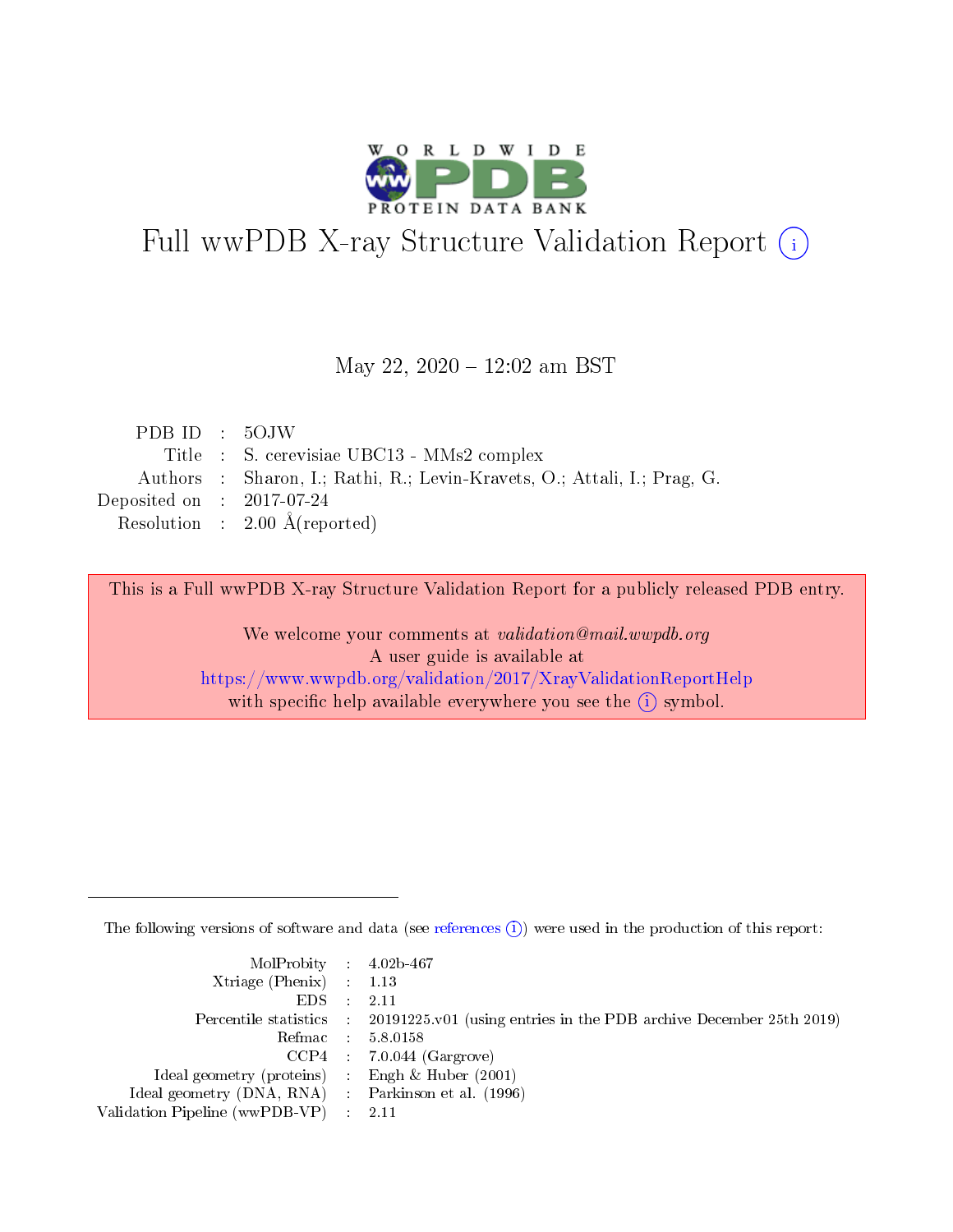# 1 [O](https://www.wwpdb.org/validation/2017/XrayValidationReportHelp#overall_quality)verall quality at a glance  $(i)$

The following experimental techniques were used to determine the structure: X-RAY DIFFRACTION

The reported resolution of this entry is 2.00 Å.

Percentile scores (ranging between 0-100) for global validation metrics of the entry are shown in the following graphic. The table shows the number of entries on which the scores are based.



| Metric                | Whole archive        | Similar resolution                                                     |  |  |
|-----------------------|----------------------|------------------------------------------------------------------------|--|--|
|                       | $(\#\text{Entries})$ | $(\#\text{Entries},\,\text{resolution}\,\,\text{range}(\textup{\AA}))$ |  |  |
| $R_{free}$            | 130704               | $8085(2.00-2.00)$                                                      |  |  |
| Clashscore            | 141614               | $9178(2.00-2.00)$                                                      |  |  |
| Ramachandran outliers | 138981               | $9054(2.00-2.00)$                                                      |  |  |
| Sidechain outliers    | 138945               | $9053(2.00-2.00)$                                                      |  |  |
| RSRZ outliers         | 127900               | $7900(2.00-2.00)$                                                      |  |  |

The table below summarises the geometric issues observed across the polymeric chains and their fit to the electron density. The red, orange, yellow and green segments on the lower bar indicate the fraction of residues that contain outliers for  $>=3, 2, 1$  and 0 types of geometric quality criteria respectively. A grey segment represents the fraction of residues that are not modelled. The numeric value for each fraction is indicated below the corresponding segment, with a dot representing fractions  $\epsilon=5\%$  The upper red bar (where present) indicates the fraction of residues that have poor fit to the electron density. The numeric value is given above the bar.

| Mol | Chain | Length | Quality of chain |     |
|-----|-------|--------|------------------|-----|
|     |       | 152    | 2%<br>95%        | 5%  |
|     |       | 137    | $\%$<br>88%      | 12% |

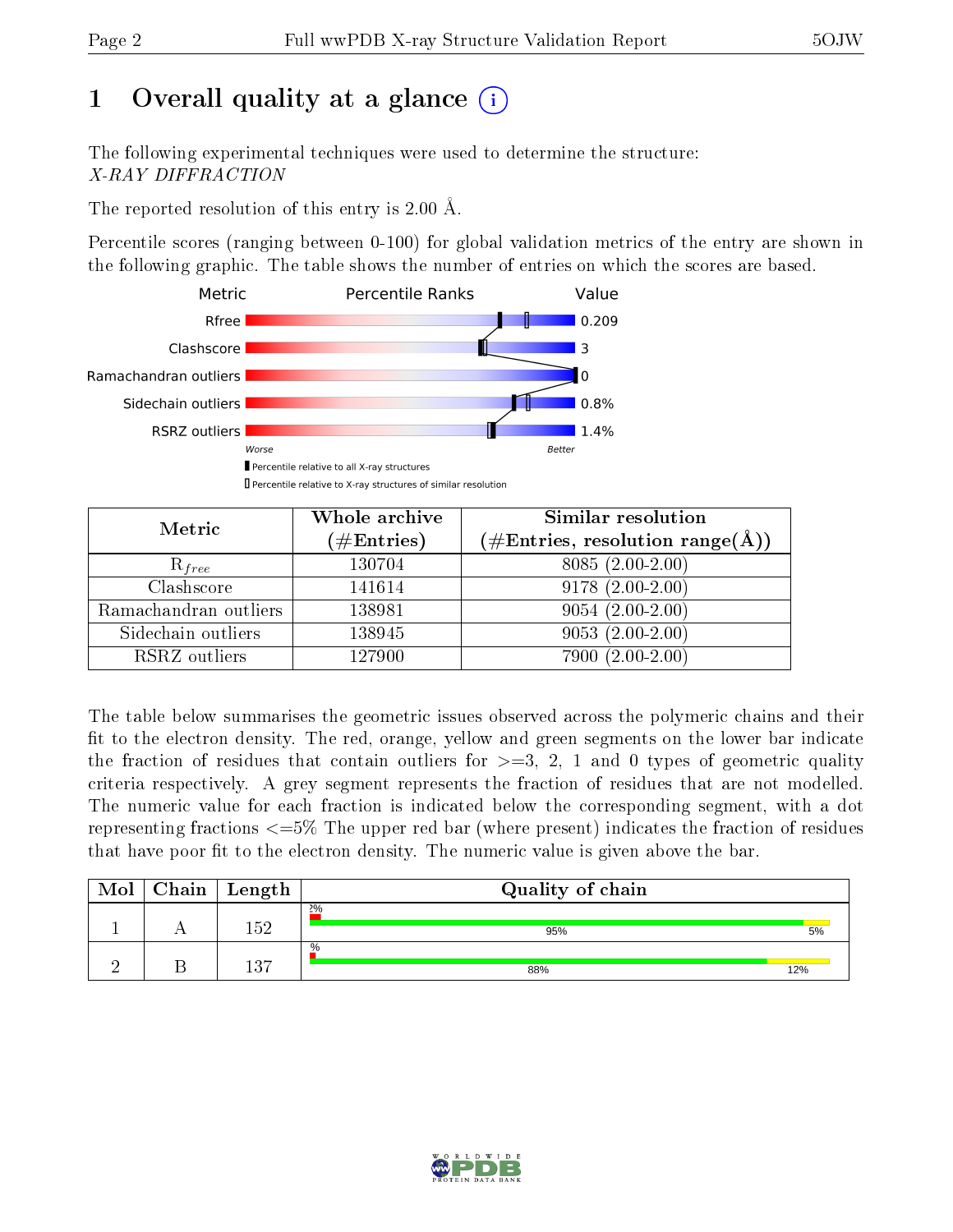# 2 Entry composition (i)

There are 3 unique types of molecules in this entry. The entry contains 5025 atoms, of which 2332 are hydrogens and 0 are deuteriums.

In the tables below, the ZeroOcc column contains the number of atoms modelled with zero occupancy, the AltConf column contains the number of residues with at least one atom in alternate conformation and the Trace column contains the number of residues modelled with at most 2 atoms.

Molecule 1 is a protein called Ubiquitin-conjugating enzyme E2 13.

| Mol | Chain | Residues | $\rm{Atoms}$   |     |       |     |     | ZeroOcc | $\vert$ AltConf $\vert$ Trace $\vert$ |    |  |
|-----|-------|----------|----------------|-----|-------|-----|-----|---------|---------------------------------------|----|--|
|     |       | ドウ       | $\text{Total}$ |     |       |     |     |         |                                       |    |  |
|     | . .   | ⊥∪∠      | 2508           | 821 | 1225. | 218 | 241 |         |                                       | TÛ |  |

Molecule 2 is a protein called Ubiquitin-conjugating enzyme variant MMS2.

| Mol | $\hbox{\bf Chain}$ | Residues    | Atoms         |     |      |     |     | ZeroOcc | AltConf | $^\shortparallel$ Trace |  |
|-----|--------------------|-------------|---------------|-----|------|-----|-----|---------|---------|-------------------------|--|
|     |                    | 127<br>10 I | Total<br>2271 | 733 | 1107 | 199 | 224 |         |         |                         |  |

• Molecule 3 is water.

|  | Mol   Chain   Residues | Atoms               | $ZeroOcc \   \ AltConf \  $ |
|--|------------------------|---------------------|-----------------------------|
|  | 127                    | Total<br>127<br>197 |                             |
|  | 119                    | Total<br>119<br>119 |                             |

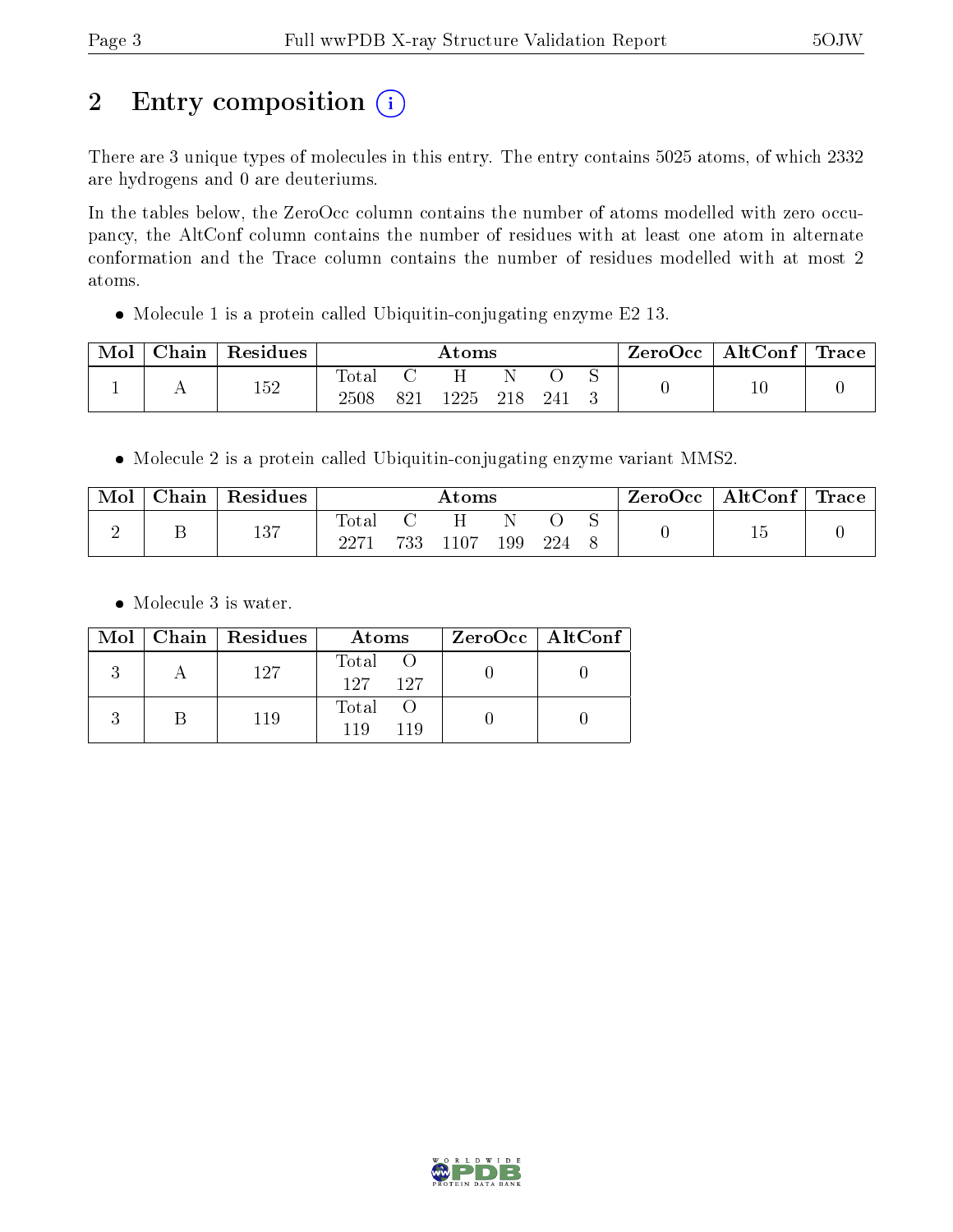## 3 Residue-property plots  $(i)$

These plots are drawn for all protein, RNA and DNA chains in the entry. The first graphic for a chain summarises the proportions of the various outlier classes displayed in the second graphic. The second graphic shows the sequence view annotated by issues in geometry and electron density. Residues are color-coded according to the number of geometric quality criteria for which they contain at least one outlier: green  $= 0$ , yellow  $= 1$ , orange  $= 2$  and red  $= 3$  or more. A red dot above a residue indicates a poor fit to the electron density (RSRZ  $> 2$ ). Stretches of 2 or more consecutive residues without any outlier are shown as a green connector. Residues present in the sample, but not in the model, are shown in grey.

• Molecule 1: Ubiquitin-conjugating enzyme E2 13



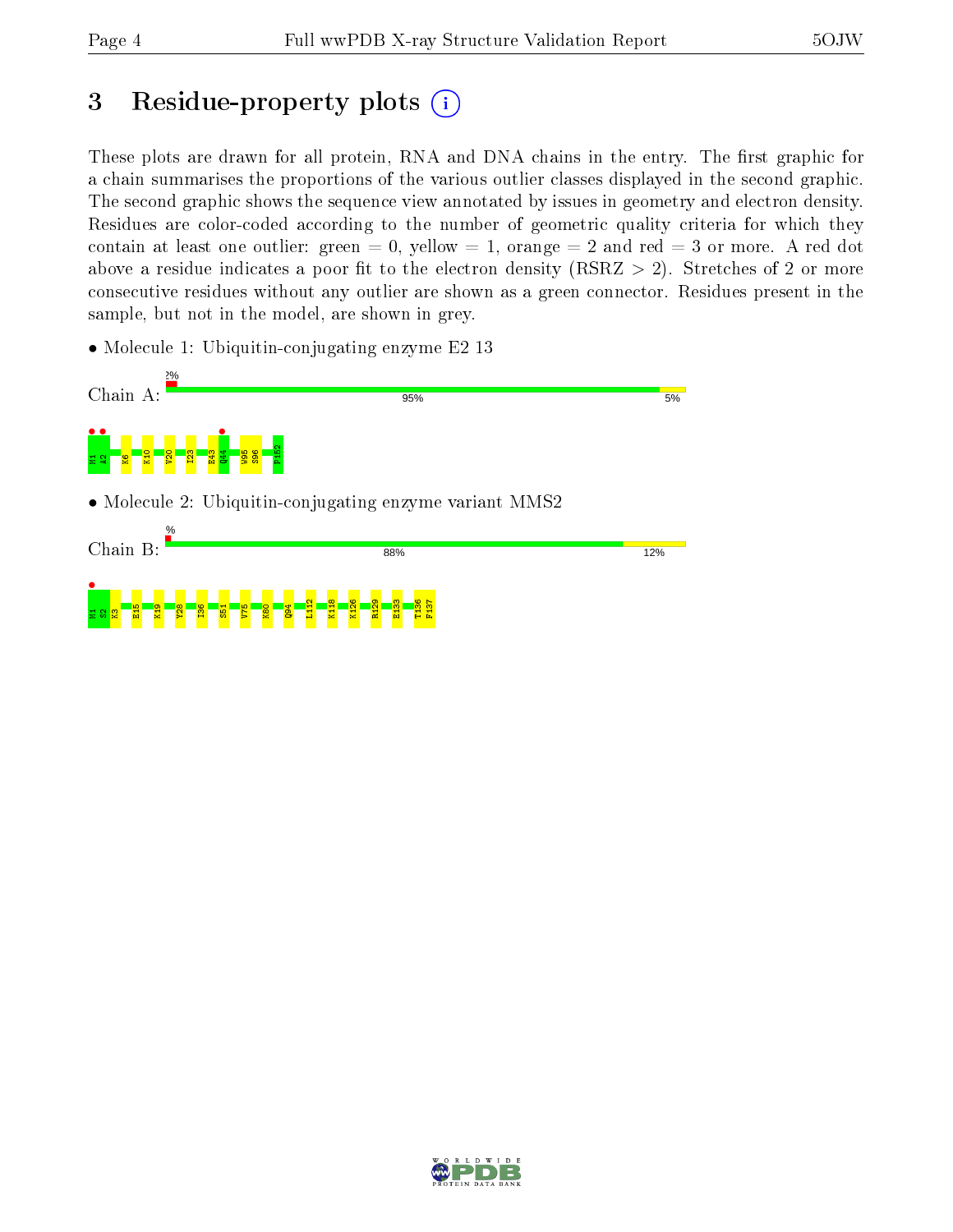## 4 Data and refinement statistics  $(i)$

| Property                                                                 | Value                                            | Source     |
|--------------------------------------------------------------------------|--------------------------------------------------|------------|
| Space group                                                              | P 21 21 21                                       | Depositor  |
| Cell constants                                                           | $66.28\text{\AA}$ 126.61Å<br>$36.42\rm\AA$       |            |
| a, b, c, $\alpha$ , $\beta$ , $\gamma$                                   | $90.00^{\circ}$ $90.00^{\circ}$<br>$90.00^\circ$ | Depositor  |
| Resolution $(A)$                                                         | $45.78 - 2.00$                                   | Depositor  |
|                                                                          | 45.78<br>$-2.00$                                 | <b>EDS</b> |
| % Data completeness                                                      | $\overline{97.7 (45.78-2.00)}$                   | Depositor  |
| (in resolution range)                                                    | 97.7 (45.78-2.00)                                | <b>EDS</b> |
| $R_{merge}$                                                              | 0.07                                             | Depositor  |
| $\mathrm{R}_{sym}$                                                       | (Not available)                                  | Depositor  |
| $\langle I/\sigma(I) \rangle^{-1}$                                       | $2.59$ (at $2.00\text{\AA}$ )                    | Xtriage    |
| Refinement program                                                       | PHENIX (1.11.1 2575: ???)                        | Depositor  |
| $R, R_{free}$                                                            | 0.160<br>, 0.205                                 | Depositor  |
|                                                                          | $0.165$ ,<br>0.209                               | DCC        |
| $\mathcal{R}_{free}$ test set                                            | $\overline{1030}$ reflections $(4.91\%)$         | wwPDB-VP   |
| Wilson B-factor $(A^2)$                                                  | 24.6                                             | Xtriage    |
| Anisotropy                                                               | 0.862                                            | Xtriage    |
| Bulk solvent $k_{sol}(\mathrm{e}/\mathrm{A}^3),$ $B_{sol}(\mathrm{A}^2)$ | 0.41, 50.2                                       | <b>EDS</b> |
| L-test for twinning <sup>2</sup>                                         | $< L >$ = 0.50, $< L2$ = 0.33                    | Xtriage    |
| Estimated twinning fraction                                              | $\overline{\text{No}}$ twinning to report.       | Xtriage    |
| $F_o, F_c$ correlation                                                   | 0.96                                             | <b>EDS</b> |
| Total number of atoms                                                    | 5025                                             | wwPDB-VP   |
| Average B, all atoms $(A^2)$                                             | 33.0                                             | wwPDB-VP   |

Xtriage's analysis on translational NCS is as follows: The largest off-origin peak in the Patterson function is  $6.08\%$  of the height of the origin peak. No significant pseudotranslation is detected.

<sup>&</sup>lt;sup>2</sup>Theoretical values of  $\langle |L| \rangle$ ,  $\langle L^2 \rangle$  for acentric reflections are 0.5, 0.333 respectively for untwinned datasets, and 0.375, 0.2 for perfectly twinned datasets.



<span id="page-4-1"></span><span id="page-4-0"></span><sup>1</sup> Intensities estimated from amplitudes.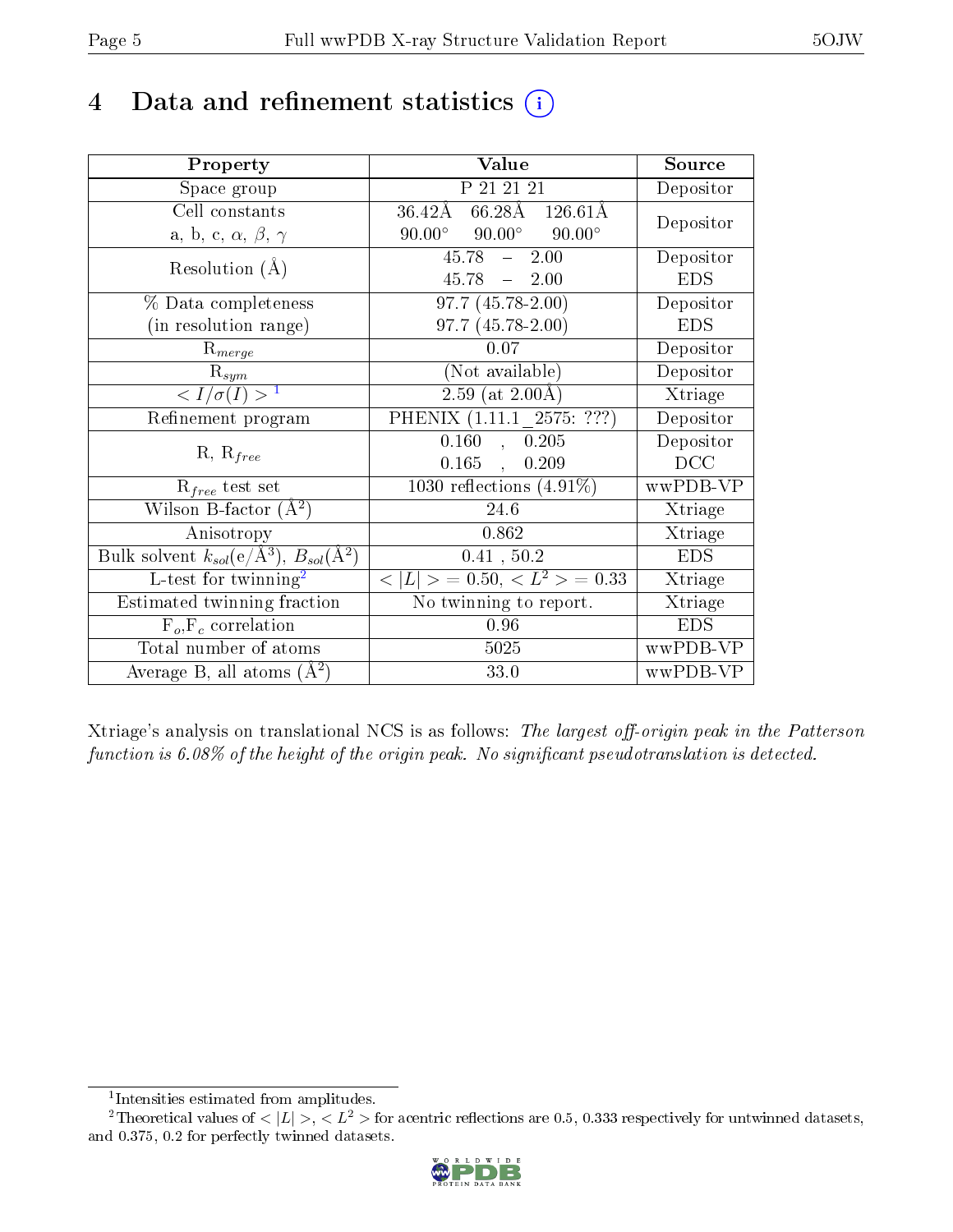# 5 Model quality  $(i)$

## 5.1 Standard geometry  $\overline{()}$

The Z score for a bond length (or angle) is the number of standard deviations the observed value is removed from the expected value. A bond length (or angle) with  $|Z| > 5$  is considered an outlier worth inspection. RMSZ is the root-mean-square of all Z scores of the bond lengths (or angles).

| Mol      | Chain |      | <b>Bond lengths</b> | Bond angles |             |  |
|----------|-------|------|---------------------|-------------|-------------|--|
|          |       | RMSZ | $\ Z\  > 5$         | RMSZ        | # $ Z  > 5$ |  |
|          |       | 0.50 | 0/1344              | 0.63        | 0/1826      |  |
| $\Omega$ | В     | 0.52 | 0/1245              | 0.64        | 0/1682      |  |
| AĦ       | Αll   | 0.51 | 0/2589              | 0.63        | 0/3508      |  |

There are no bond length outliers.

There are no bond angle outliers.

There are no chirality outliers.

There are no planarity outliers.

### $5.2$  Too-close contacts  $(i)$

In the following table, the Non-H and H(model) columns list the number of non-hydrogen atoms and hydrogen atoms in the chain respectively. The H(added) column lists the number of hydrogen atoms added and optimized by MolProbity. The Clashes column lists the number of clashes within the asymmetric unit, whereas Symm-Clashes lists symmetry related clashes.

|  |      |      |      | Mol   Chain   Non-H   H(model)   H(added)   Clashes   Symm-Clashes |
|--|------|------|------|--------------------------------------------------------------------|
|  | 1283 | 1225 | 1267 |                                                                    |
|  | 1164 | 1107 | 1138 |                                                                    |
|  | 127  |      |      |                                                                    |
|  | 119  |      |      |                                                                    |
|  | 2693 | 2332 | 2405 |                                                                    |

The all-atom clashscore is defined as the number of clashes found per 1000 atoms (including hydrogen atoms). The all-atom clashscore for this structure is 3.

All (17) close contacts within the same asymmetric unit are listed below, sorted by their clash magnitude.

| Atom-1         | Atom-2        | Interatomic<br>distance (A) | Clash<br>overlap $(A)$ |
|----------------|---------------|-----------------------------|------------------------|
| 2:B:94:GLN:NE2 | 3:B:201:HOH:O | $.9^{\circ}$                |                        |



Continued on next page...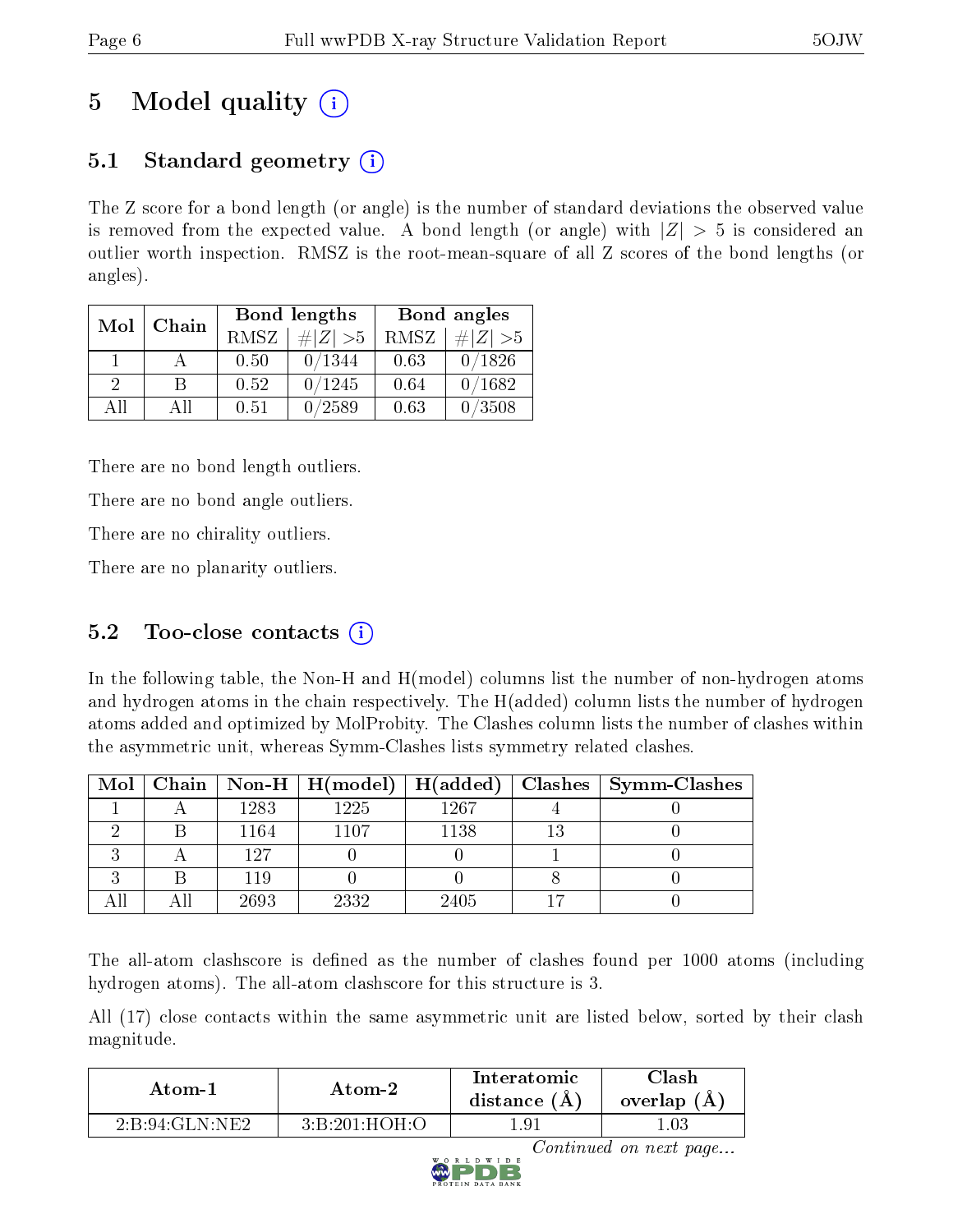| Atom-1                           | Atom-2           | Interatomic    | Clash         |
|----------------------------------|------------------|----------------|---------------|
|                                  |                  | distance $(A)$ | overlap $(A)$ |
| 2: B:3: LYS: NZ                  | 3:B:203:HOH:O    | 2.15           | 0.78          |
| 1: A: 43: GLU: OE2               | 3:A:201:HOH:O    | 2.04           | 0.76          |
| 2:B:19:LYS:NZ                    | 3:B:202:HOH:O    | 2.17           | 0.76          |
| 2:B:15[A]:GLU:OE2                | 3:B:202:HOH:O    | 2.07           | 0.72          |
| 1:A:20:VAL:HG23                  | 1:A:23:ILE:HB    | 1.75           | 0.69          |
| 2:B:28:TYR:CZ                    | 3:B:204:HOH:O    | 2.51           | 0.59          |
| 2:B:75:VAL:HG21                  | 2:B:112:LEU:HD21 | 1.91           | 0.52          |
| 2:B:51:SER:HB2                   | 2:B:126:LYS:HB2  | 1.97           | 0.47          |
| 2:B:133:GLU:HG3                  | 3:B:272:HOH:O    | 2.15           | 0.46          |
| $2:B:129[B]: \overline{ARG:HD2}$ | 3:B:212:HOH:O    | 2.16           | 0.44          |
| 2:B:129[A]:ARG:NH2               | 3:B:210:HOH:O    | 2.51           | 0.43          |
| 2:B:80[B]:LYS:HA                 | 2:B:137:PHE:CE2  | 2.54           | 0.42          |
| 1:A:95:TRP:CG                    | 1: A:96: SER: N  | 2.89           | 0.41          |
| 2:B:80[A]:LYS:HA                 | 2:B:137:PHE:CE2  | 2.55           | 0.41          |
| 2:B:80[A]:LYS:HE3                | 2:B:136:THR:O    | 2.21           | 0.41          |
| 1: A:6: LYS:O                    | 1: A:10:LYS:HG2  | 2.22           | 0.40          |

Continued from previous page...

There are no symmetry-related clashes.

#### 5.3 Torsion angles (i)

#### 5.3.1 Protein backbone (i)

In the following table, the Percentiles column shows the percent Ramachandran outliers of the chain as a percentile score with respect to all X-ray entries followed by that with respect to entries of similar resolution.

The Analysed column shows the number of residues for which the backbone conformation was analysed, and the total number of residues.

| Mol            | Chain | Analysed                           |          |          | Favoured   Allowed   Outliers |                       | Percentiles |  |  |
|----------------|-------|------------------------------------|----------|----------|-------------------------------|-----------------------|-------------|--|--|
|                |       | 160/152(105%)                      | 156(98%) | $4(2\%)$ |                               | 100 100               |             |  |  |
| $\overline{2}$ | Β     | $150/137$ (110\%)   149 (99\%)     |          | $1(1\%)$ |                               | $\mid$ 100 $\mid$ 100 |             |  |  |
| All            | All   | $310/289$ $(107\%)$   305 $(98\%)$ |          | $5(2\%)$ |                               | 100                   | $\vert$ 100 |  |  |

There are no Ramachandran outliers to report.

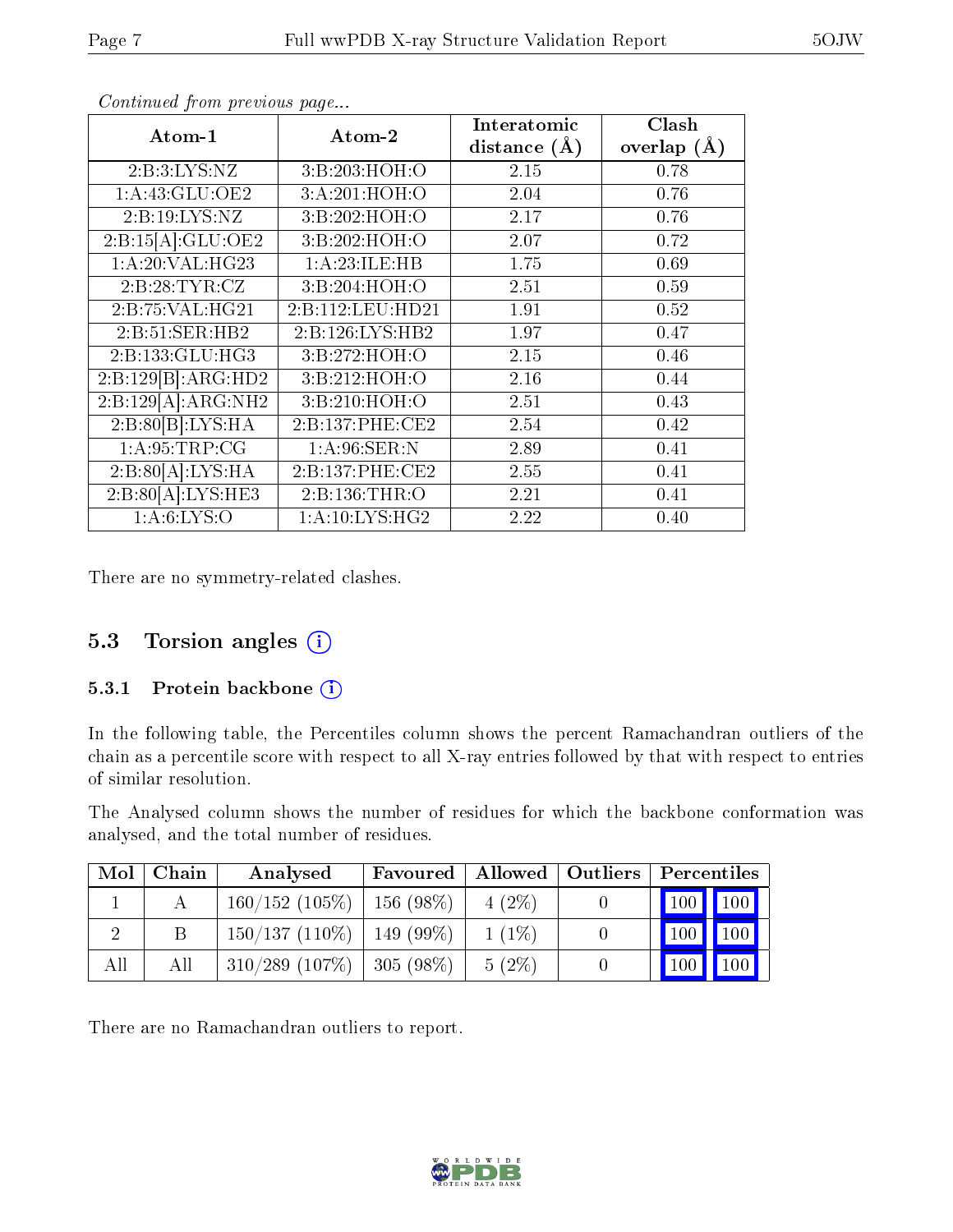#### 5.3.2 Protein sidechains  $(i)$

In the following table, the Percentiles column shows the percent sidechain outliers of the chain as a percentile score with respect to all X-ray entries followed by that with respect to entries of similar resolution.

The Analysed column shows the number of residues for which the sidechain conformation was analysed, and the total number of residues.

| Mol | Chain | Analysed            |              | Rotameric   Outliers |                     | Percentiles         |  |
|-----|-------|---------------------|--------------|----------------------|---------------------|---------------------|--|
|     |       | 145/135(107%)       | $145(100\%)$ |                      | $\vert$ 100 $\vert$ | $\vert$ 100 $\vert$ |  |
|     |       | $139/124(112\%)$    | 135(97%)     | 4(3%)                | 42.                 | 43                  |  |
| All | All   | $284/259$ $(110\%)$ | 280 $(99\%)$ | $4(1\%)$             | 81                  | 72                  |  |

All (4) residues with a non-rotameric sidechain are listed below:

| Mol | Chain | Res    | Type |
|-----|-------|--------|------|
|     |       | 36[A]  | ILE  |
|     |       | 36 B   | ILE  |
|     |       | 118[A] | LYS  |
|     |       | 118 B  | LYS  |

Some sidechains can be flipped to improve hydrogen bonding and reduce clashes. There are no such sidechains identified.

#### $5.3.3$  RNA  $(i)$

There are no RNA molecules in this entry.

### 5.4 Non-standard residues in protein, DNA, RNA chains  $(i)$

There are no non-standard protein/DNA/RNA residues in this entry.

#### 5.5 Carbohydrates  $(i)$

There are no carbohydrates in this entry.

### 5.6 Ligand geometry (i)

There are no ligands in this entry.

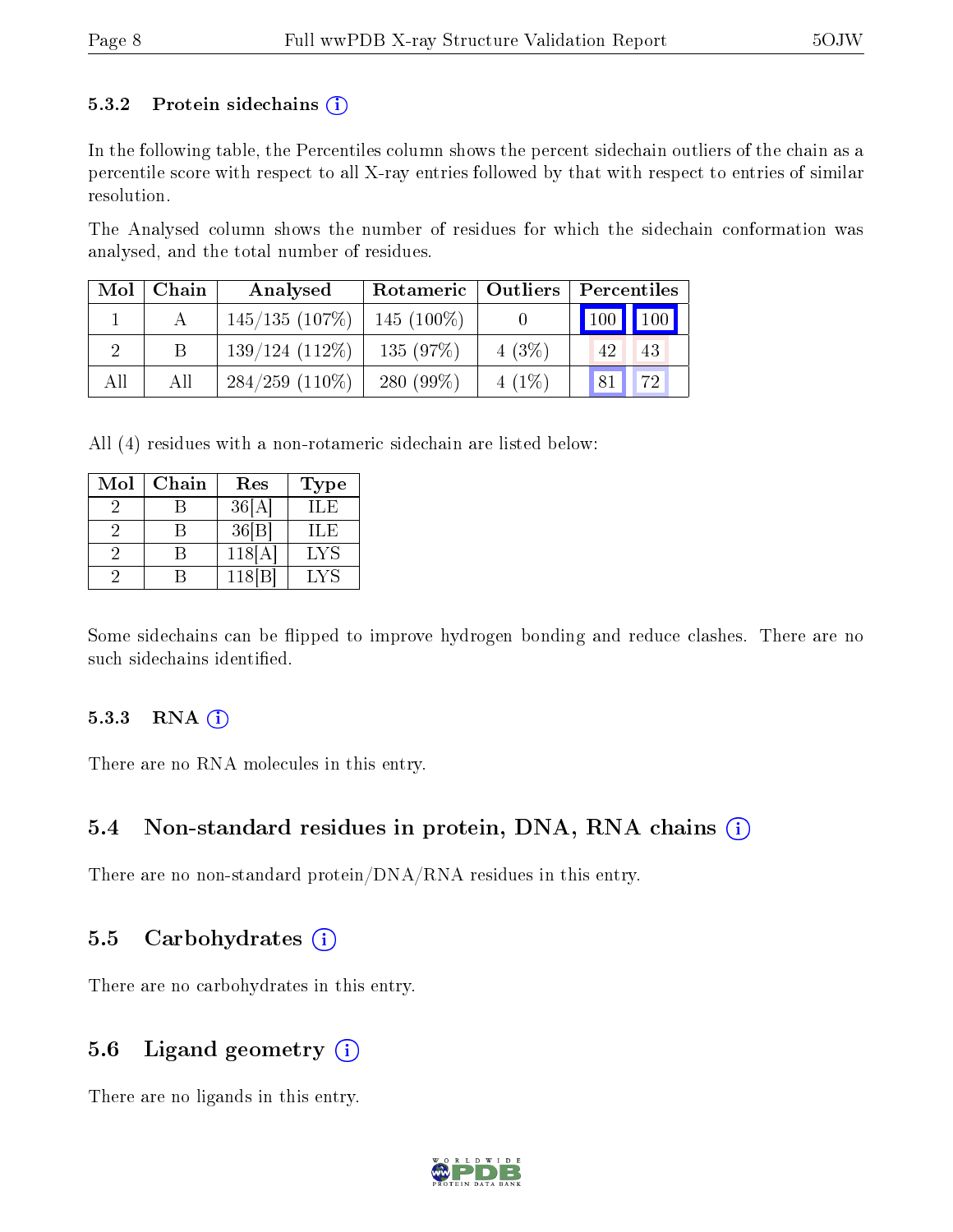## 5.7 [O](https://www.wwpdb.org/validation/2017/XrayValidationReportHelp#nonstandard_residues_and_ligands)ther polymers (i)

There are no such residues in this entry.

## 5.8 Polymer linkage issues (i)

There are no chain breaks in this entry.